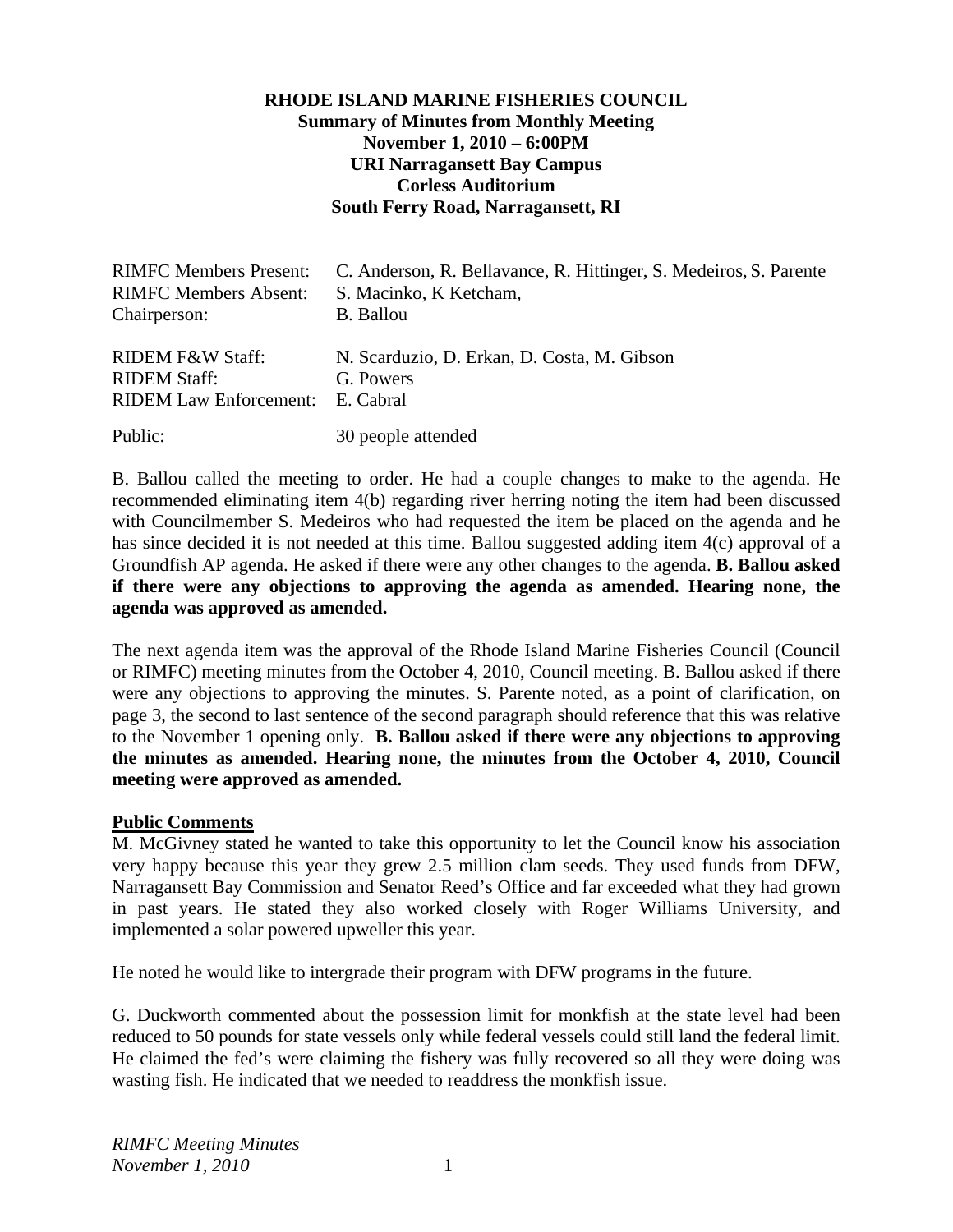B. Ballou noted that a Groundfish agenda had been prepared regarding this issue and added to the agenda for consideration by the Council tonight.

### **New Business**

*Council recommendations on October 19, 2010 Public hearing items:* 

### 1) Shellfish Management Plan and licensing - Quahogs

## **S. Medeiros made a motion to recommend that the Director adopt a new standard of a 2:1 exit-entry ratio in the quahog fishery. R. Hittinger seconded the motion.**

S. DePetrillo wanted to know what the Division of Fish and Wildlife (DFW) recommendations were on the 2:1 ratio. M. Gibson stated that the Division was fine with the 2:1 ratio, the Division's evolving opinion now is that the number of individuals that are licensed to fish in these fisheries was more an industry concern and issue. Now that we have the SAFIS system available which shows transactions in real time we now have the ability to do what we have done with finfish. We will be able to set pounds by area so the number of people participants is not as relevant to us any more. Gibson indicated that a 2:1 ratio was fine because it was not really a scientific issue any more it was an industry issue relative to new blood coming into the fishery and dividing up the pies.

S. DePetrillo then wanted to know if they changed the exit/entry ratio could there be a provision to make sure that new participants were really fishermen and not speculators that may just sell their license. He wanted a requirement that people would have to make so many landings per year. B. Ballou indicated that there was a prioritization process already in place.

M. McGivney stated he was at the IAC meeting and voted for the 3:1 ratio, which had been developed by his organization a number of years ago and it was always their intention to make this a changeable number when DFW felt comfortable to do so. He stated that his organization would support a 2:1 exit-entry ratio for 2011. He indicated the 2:1 was a good compromise between the 3:1 and a 1:1 exit-entry ratio. McGivney stated his group would not support any type of open licensing.

R. Fuka stated he was in support of a 1:1 ratio if it could not be wide open.

J. King stated he was comfortable with either the 3:1, or 2:1 but he was interested in a provision to maintain activity for 75 days over the last two years to make sure these guys are really using their licenses and not exploiting the resource.

G. Carvalho stated he was opposed to the 2:1 exit-entry ratio. He stated that anyone who wanted a quahog license should be able to get one. He felt this discriminated between people.

B. Cherenzia stated the information was tainted because he had to use his dragger the last few years since he was more concerned about getting his quota for fluke and scup and he did not have the time to shellfish. He would like to be able to do both but he was more concerned about fluke and the bigger investment he had in his dragger.

J. Grant stated he was in support of the motion for the 2:1 exit-entry ratio.

T. Jackson, American Alliance of Commercial Fishermen, stated that she agreed with G.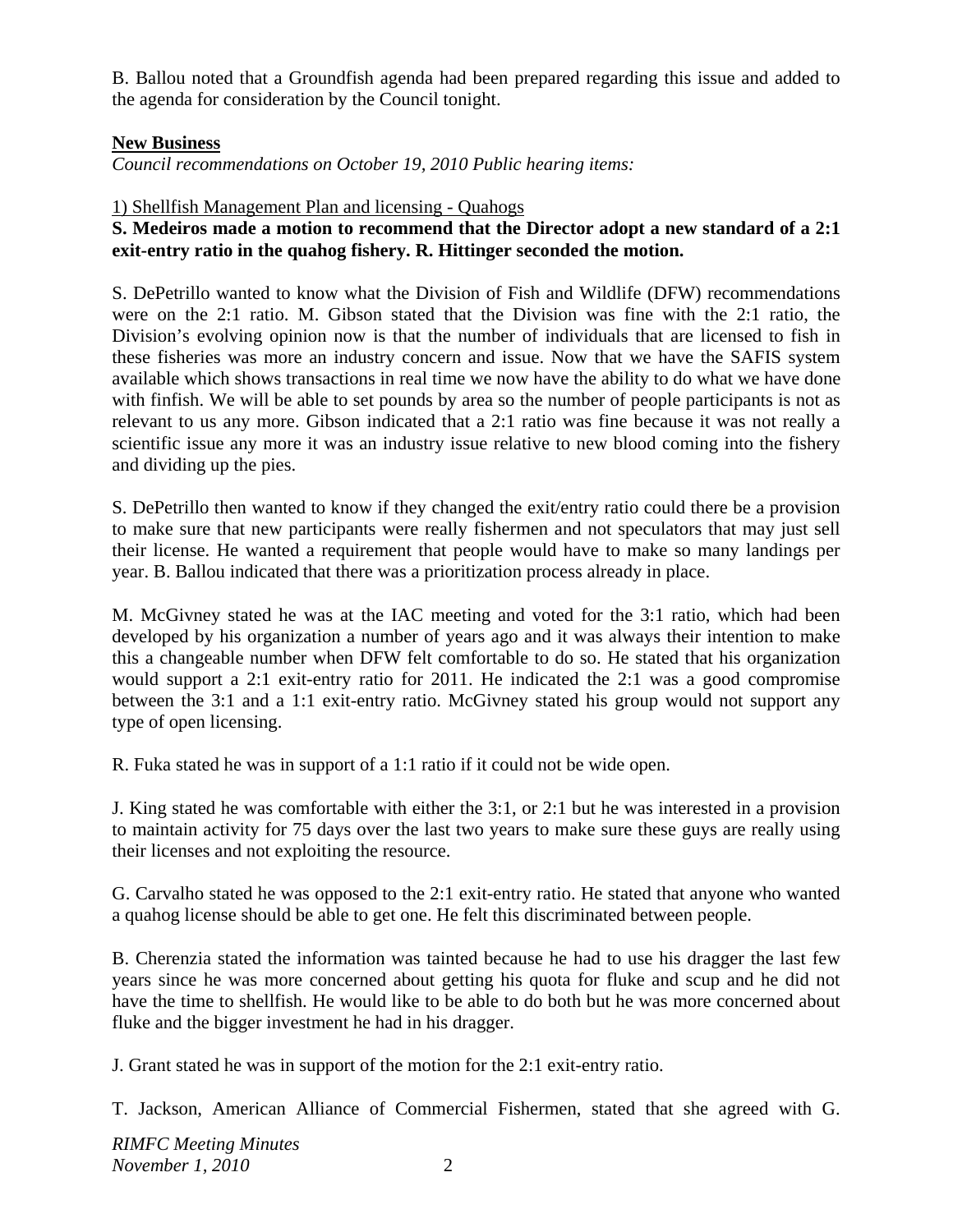Carvalho and that we cannot continue to eliminate job opportunities. Anyone should be able to get a quahog license if they want one. She urged the Council to do better than the 2:1 ratio and consider a 1:1 exit-entry ratio.

There was Council discussion concerning the motion with Councilman S. Parente stating what bothered him was having an individual have to show 75 days of activity over two previous years. He did not feel this was appropriate. B. Ballou clarified that the 75-day clause was not part of the motion and was not put out through notice so unless there was an affirmative move to bring that to the table, at this point, that was not being offered for consideration or recommended for adoption by the Director.

**B. Ballou asked for a vote. The Council voted unanimously to approve the motion to recommend that the Director adopt a new standard of a 2:1 exit-entry ratio in the quahog fishery applied only to eligible PELs w/Quahog endorsements that have retired – allowing for 25 new CFL's with quahog endorsements for 2011.** 

2) Shellfish Management Plan and licensing – Soft-shell Clams

B. Ballou asked if there was a motion.

**S. Parente made a motion to support the IAC recommendation and recommend that the Director adopt option 1, status quo, retain a 5:1 exit/entry ratio applied to all eligible licenses that retired – allowing for 12 new CFL's with soft-shell clam endorsements in 2011. R. Bellavance seconded the motion.** 

T. Jackson stated that the Council could do better than that. She felt there was no reason why the Council could not recommend a 3:1 or 5:3 exit-entry ratio. She was in support of opening up soft-shell clam endorsement more than what was being proposed.

S. DePetrillo stated that soft-shell clams were his target species for the last eight years and as you can see from the numbers that people applying for these licenses were going down and that was because there really was not much of a resource left. He stated that he would be surprised if the Division could even sell the amount of licenses that the 5:1 ratio generates. The 2-inch minimum size limit was something that was needed for the resource and he could see no reason to change the current 5:1 exit/entry ratio. He added that the resource was hammered so hard by license holders this past year that he thought the 5:1 ratio made sense.

J. King stated there should at least a 5:1 ratio. He directed comments to T. Jackson indicating that she was not out there this past summer and did not see what occurred. He stated that there was absolutely nothing left of that fishery. King stated he was in support of the motion for a 5:1 exit/entry ratio.

R. Fuka stated that the ratio should mirror quahogs at 2:1. He was opposed to the 5:1 and did not know what King was talking about the fishery getting hammered. He stated that steamers come and go like oysters, and crabs. He recommended a 2:1 exit/entry ratio like quahogs.

M. McGivney stated that the IAC recommended staying with the 5:1 ratio. He explained that the steamer license use to be an open license but it coincided with this area opening so there was a huge influx of participants. He felt that the 5:1 would only open up 12 new licenses and he thought that was a reasonable number to stay with. He was in support of the 5:1 exit/entry ratio.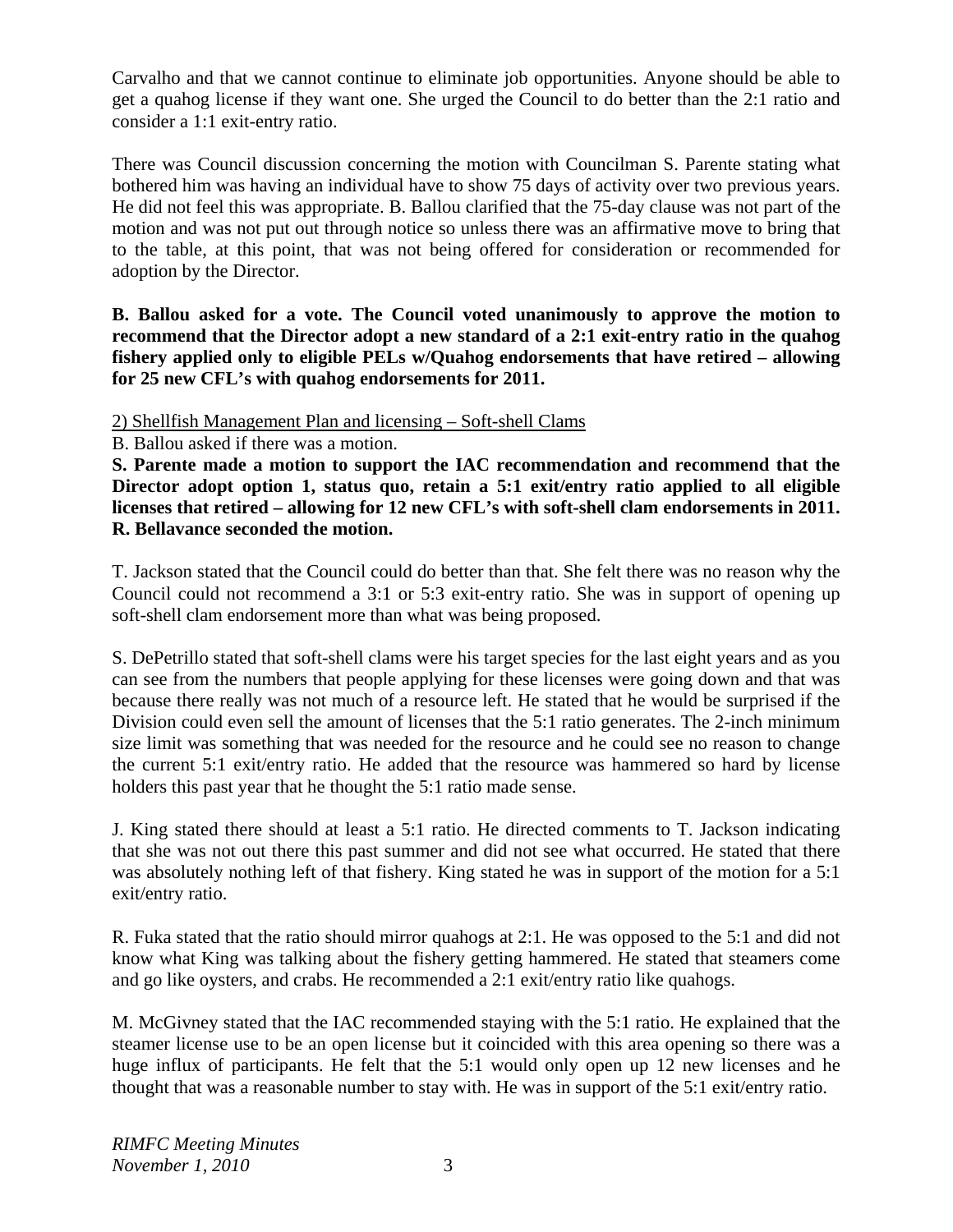**B. Ballou asked for a vote. The Council voted unanimously to approve the motion to recommend that the Director adopt option 1: status quo, retain the 5:1 exit/entry ratio applied to all eligible licenses that retired – allowing for 12 new CFL's with soft-shell clam endorsements in 2011.**

3) Finfish Management Plan and licensing

B. Ballou asked if there was a motion.

**R. Hittinger made a motion to adopt the IAC recommendation and recommend that the Director adopt option 2: (status quo with upgraded PEL license) - the 5:1 exit-entry ratio applied to active, eligible licenses that retire and issue as a PEL with a restricted finfish endorsements – allowing for 3 new PEL"s with restricted finfish endorsements in 2011. R. Bellavance seconded the motion.** 

R. Hittinger noted we have had the 5:1 exit/entry ratio in place for several years but we still have increasing fishing activity. Even though we have less people we have more fishing activity therefore even with the 5:1 we can anticipate that fishing activity will still most likely increase.

J. Jarvis supported a 1:1 exit/entry ratio. He stated he was the young guy in the fishery and if we did not do something to open it up we would not have a commercial fishery in RI. Otherwise, we will never get new people into this fishery.

T. Jackson stated she agreed with J. Jarvis and supported a 1:1 exit/entry ratio.

S. Parente, gillnetter, was in support of the Council being more conservative at this point.

M. Gibson indicated restrictive finfish was an allocation issue, which in most cases was set by the Mid-Atlantic Council and he does not see too much change with this. How many people who fish on these species is purely a pie dividing exercise. He deferred to the Council and industry to what they think they need relative to demographic replacement in the industry and what the economic needs of current fishermen relative to potential entrance.

S. Medeiros explained that in the past fishermen complained not to keep it wide open they wanted restrictions because they could not afford to run their boat if they were sharing the fish with too many different people. He stated there were a number of public hearings and all these exit/entry ratio were put into effect. Now he was hearing the opposite, open it all up, but that was because none the other people were present this evening. He felt to proceed with caution would be better than throwing the whole thing wide open.

**B. Ballou asked for a vote. The Council voted unanimously to approve the motion to recommend that the Director adopt option 2: (status quo with upgraded PEL license) - the 5:1 exit-entry ratio applied to active, eligible licenses that retire and issue as a PEL with a restricted finfish endorsements – allowing for 3 new PEL"s with restricted finfish endorsements in 2011.**

4) Crustacean Management Plan and licensing

**S. Parente made a motion to recommend status quo to the Director - no new lobster endorsements. S. Medeiros seconded the motion.** 

No comments were made by the Council or from the audience.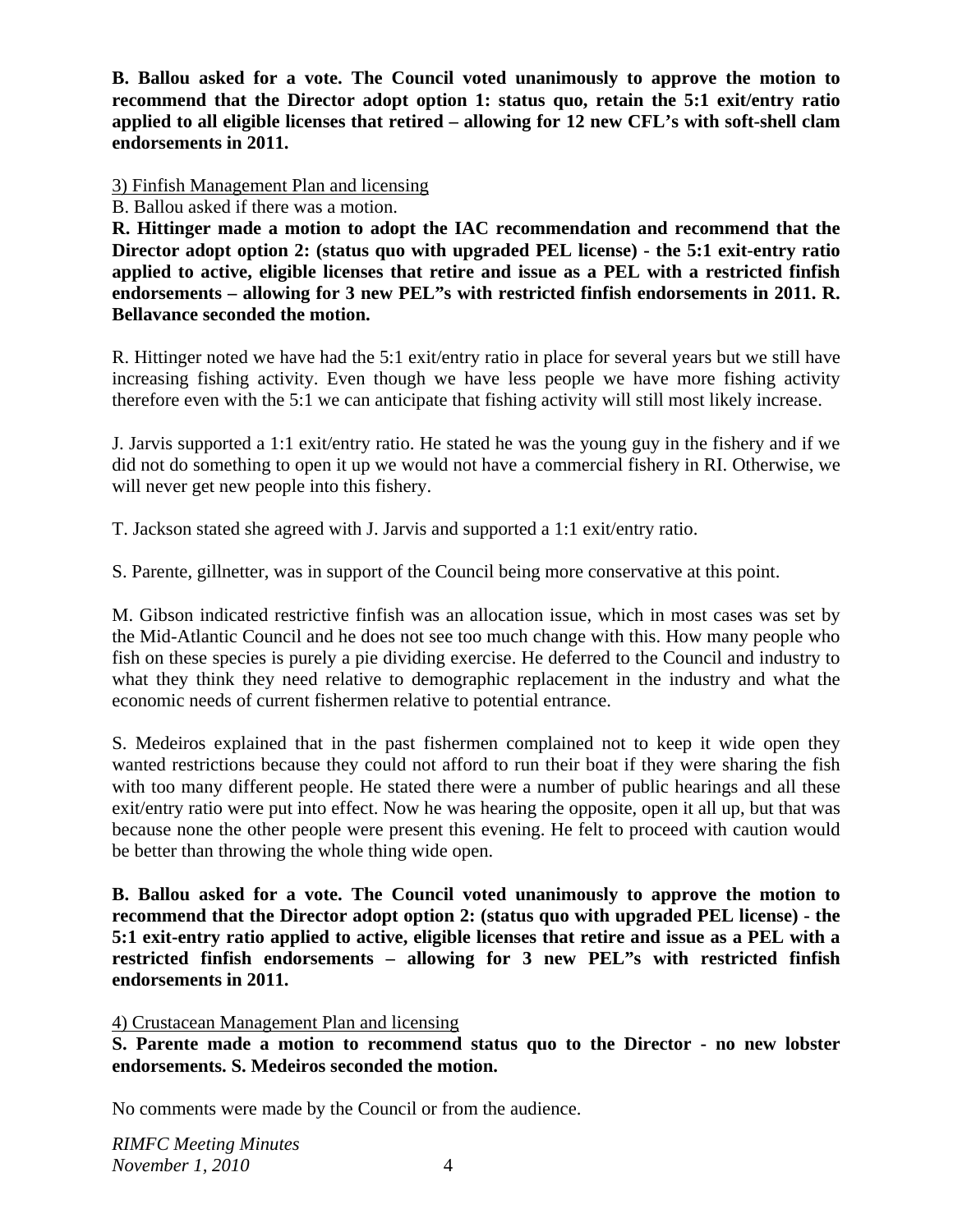**B. Ballou asked for a vote. The Council voted unanimously to approve the motion to recommend status quo to the Director - no new lobster endorsements**

5) Title change of the commercial fishing licensing regulations

**B. Ballou asked Council members if anyone had any objections to changing the title. Hearing no objections he stated the Division would take that as an endorsement for the proposal. The proposal would be recommended to the Director.**

6) Proposed amendments to the RI Marine Fisheries Regulations – Part III:

## **S. Parente made a motion to table the item and send it back to the Division for further review and refinement. R. Hittinger seconded the motion.**

G. Powers indicated that this was not a proper motion since the Council was charged with the responsibility to make a recommendation. The tabling of the item was not a recommendation. He suggested styling the motion in a manner, which explained that the Council was unable to make a recommendation until such a time when the proposal was fine tuned.

M. Gibson stated, as a point of order, there was nothing to table. He suggested that the Chair could find that motion out of order since there was nothing to table. He suggested that the Council move to recommend to the Director that this be referred back to the Division for further development to restricting it to the trap gear type then bring it forward at another time for Council consideration.

B. Ballou ruled that S. Parent's motion to table the item was out of order. He entertained another motion that would seek to accomplish the same thing.

## **S. Medeiros made a motion to refer the item (proposed amendments to the RI Marine Fisheries Regulations – Part III) back to the Division for further review and clarification. R. Hittinger seconded the motion.**

C. Anderson noted that what we were trying to do was to provide some guidance to the Director of what the Council would like to be reviewed.

M. Gibson clarified that these were mid season corrections after a Council process for setting specifications.

S. Parente explained that his intention was to have this rewritten and distributed to the people that needed to give input and review prior to the Council trying to have to make a decision. He would like time to review any new language and be able to take it to his legal council before the Council was asked to make a final recommendation to the Director.

G. Carvalho suggested just changing the rollover date for scup to be rolled over from the fish traps to the general category then we would not need to go through this exercise.

K. Booth stated that his association obtained legal council to review the proposed amendments to Part III and he was glad it was going back because it drastically changes the authority of the Council shifting the discretion back to the Division and the Director.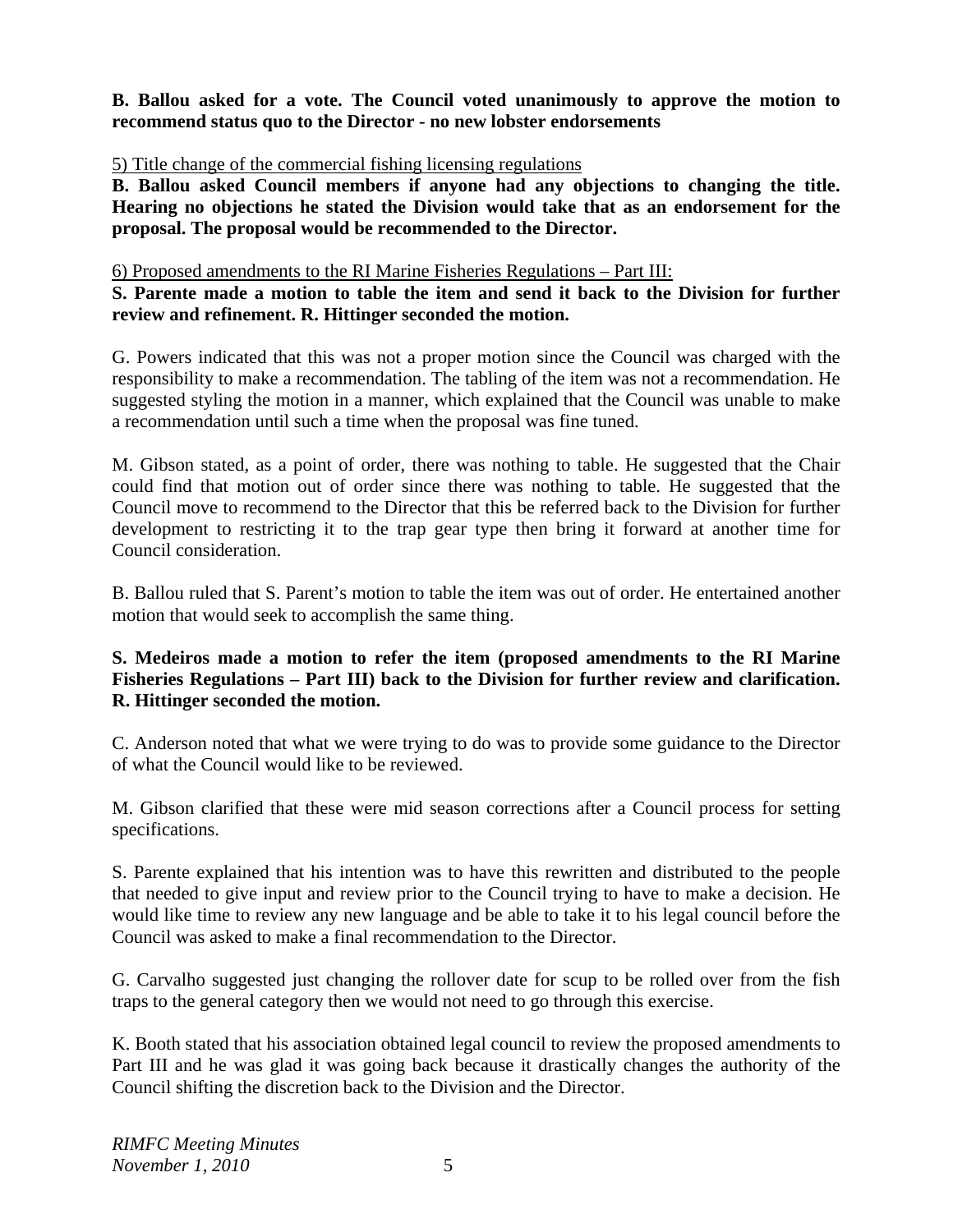B. Cherenzia stated he did not feel comfortable giving this particular Director more authority. He agreed with G. Carvalho to just change the rollover date.

M. Gibson clarified that unfortunately there were no rollover dates in place to change. The date certain that use to govern when we could rollover scup was stricken from the regulations during the public hearing process last year. Therefore there is no date currently that can be manipulated. Currently it is a purely voluntary action on the part of the fish trap folks as to when they feel we can collaborate on a transfer of fish. This could also be fixed during this seasons normal setting of specifications process to restore that date and make it early enough, that would be one way. The other way is to seek what we are seeking here.

**B. Ballou asked for a vote. The Council voted unanimously to approve the motion to refer the item (proposed amendments to the RI Marine Fisheries Regulations – Part III) back to the Division for further review and clarification.**

### 7) Proposed amendments to the Fish Trap Regulations:

**S. Medeiros made a motion to recommend that the Director adopt the proposed changes to update the mailing address and add language to prohibit sub-leasing of permitted fish trap locations. S. Parente seconded the motion.**

There was no discussion by the Council and no comments from the audience on this item.

# **B. Ballou asked for a vote. The Council voted unanimously to approve the motion to recommend that the Director adopt the proposed changes to update the mailing address and add language to prohibit sub-leasing of permitted fish trap locations.**

# *Discussion on a Winter Flounder spawner sanctuary in Mt. Hope Bay – S. Medeiros:*

S. Medeiros asked G. Allen to explain the concerns for wanting to establish a spawner sanctuary in this area. G. Allen noted that the winter flounder population in the bay was in a collapsed condition and has been for many years. Mt. Hope Bay area was a historic spawning ground for winter flounder but due to the single pass cooling water from the power plant, which elevated the temperature of the water, has prohibit the successful spawning of winter flounder. G. Allen felt we should be looking at creating a spawner sanctuary on Mt. Hope Bay and requested the Council to begin to consider this issue. M. Gibson mentioned the Division had greater concerns in the salt ponds than in Mt. Hope Bay because the salt ponds were still open to fishing for winter flounder. Gibson stated they would like an opportunity to discuss some findings in the salt ponds with the Winter Flounder Advisory Panel.

B. Ballou suggested that an agenda be put together with all the items for discussion and brought back before the Council for approval at the December Council meeting. S. Medeiros outlined a tentative agenda to include the following items: stock status report for winter flounder, G. Allen's item on creating a winter flounder spawner sanctuary in Mt. Hope Bay, M. Gibson's item on the status of winter flounder in the salt ponds and recommendations, and other items.

G. Carvalho stated that he could appreciate G. Allen's concerns for winter flounder. However, he felt that creating a spawner sanctuary would be creating additional restrictions to the area. He felt the restriction that were currently in place were more than sufficient to deal with the winter flounder issue. He felt it would be a waste of time to hold more meetings about this subject. G.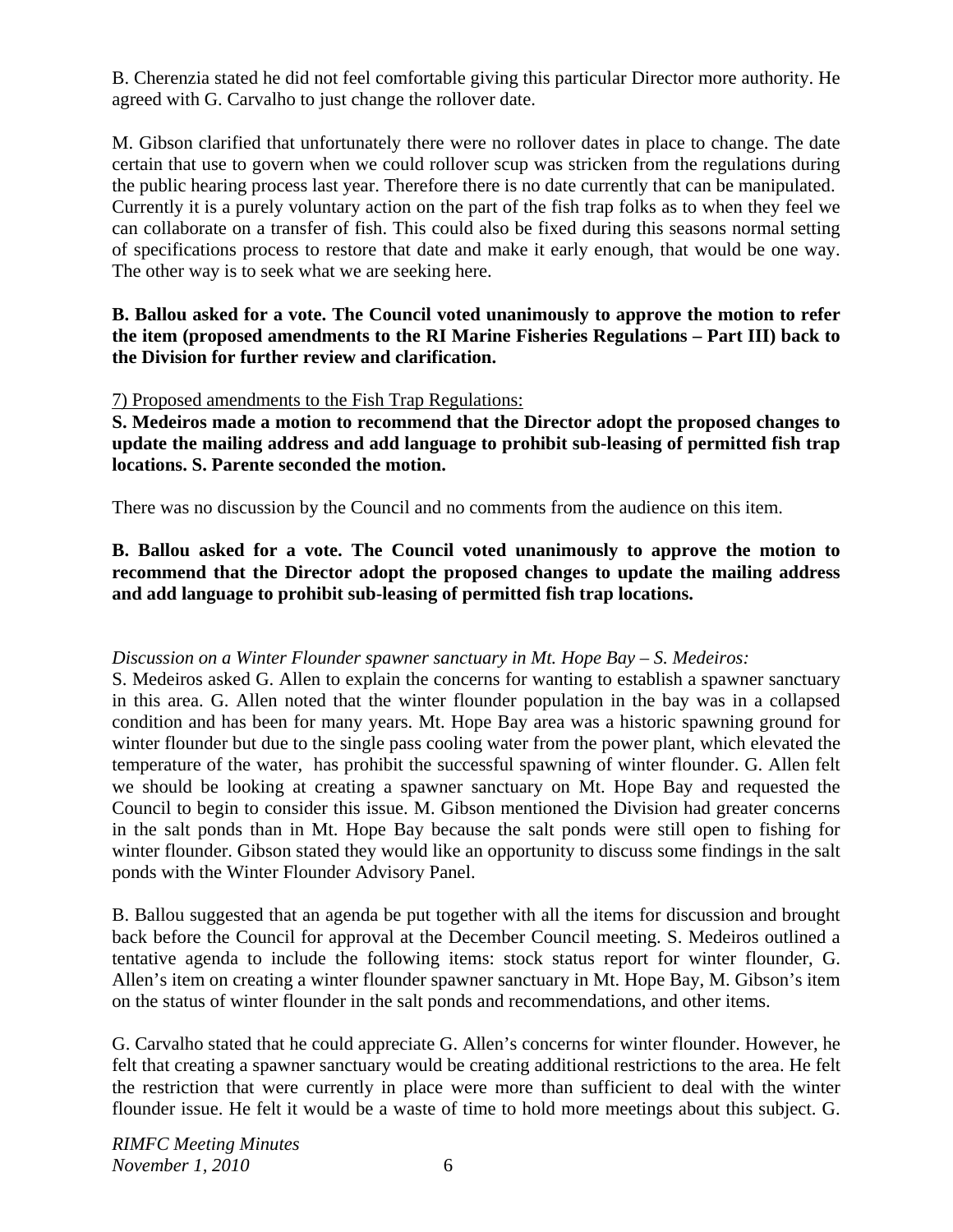Carvalho pointed out that predators like seals and cormorants should be addressed. He also noted all the chlorine from the sewer treatment plants should be addressed as well. He felt this path would be a waste of time since no one tows in the Providence River or Greenwich Bay anyway.

T. Mulvey also commented about the large population of cormorants that feed on winter flounder and suggested that an egg shaking program be implemented to lower the cormorant population much like the egg shaking program for swan eggs.

B. Ballou suggested adding natural predation to the agenda. T. Jackson also brought up toxicity issues and this was added to the list as well. J. Jarvis suggested adding the creation of man-made habitat for winter flounder.

### *Approval of Groundfish AP Agenda – B. Ballou:*

B. Ballou reviewed the agenda briefly noting that monkfish and codfish would be discussed. The meeting date was set for November 29, at 6:00 PM in the Hazard room at the Coastal Institute building on the URI/GSO Bay Campus.

R. Bellavance advised B. Ballou that he was a panel member on that AP and since he was now a Council member his slot should be filled by someone else.

### **B. Ballou asked if there were any objections from the Council to approving the agenda as proposed. Hearing none, the Groundfish agenda was approved.**

### **Old Business**

*Review of Division comments on 2010-2011 management program for Greenwich Bay – B. Ballou:*

B. Ballou explained that this item was considered by the Council at the last meeting (October 4, 2010) however, the Division was not able at that time to give recommendations. The Division had since put together a handout for the Council to review and if the Council so moves to reconsider their decision base on new information. B. Ballou reviewed the handout with the Council. M. Gibson stated that the Division had taken a more conservative view than the Shellfish AP and the Council. He explained why the Division had taken this stance. B. Ballou asked the Council how they would like to proceed, if they wanted to move on or revisit the issue. He indicated that he just wanted the Council to be aware that the Division would also be providing the Director with this information as well as the recommendations from the Council and the SAP.

### **Council members were comfortable with their recommendation made at the last meeting on this item and expressed interest to move on to the next agenda item.**

#### *Discuss 2011 Opening Schedule for High Banks, Bissel Cove, and Bristol – B.Ballou:*

**R. Hitting made a motion to recommend that the Director adopt the following opening schedule for High Banks, Bissel/Fox, and Bristol. January - (M, W, F, 8:00 AM to 12:00 to**  Noon); February 1<sup>st</sup> – (M, T, W, Th, F, sunrise to 12:00 to Noon); March - (M, T, W, Th, F, **sunrise to 12:00 to Noon); April - (M, T, W, Th, F, sunrise to 12:00 to Noon). C. Anderson seconded the motion.** 

There was discussion between Council members and industry to clarify aspects of the schedule. Industry was in support of the compromised schedule made in the Council motion.